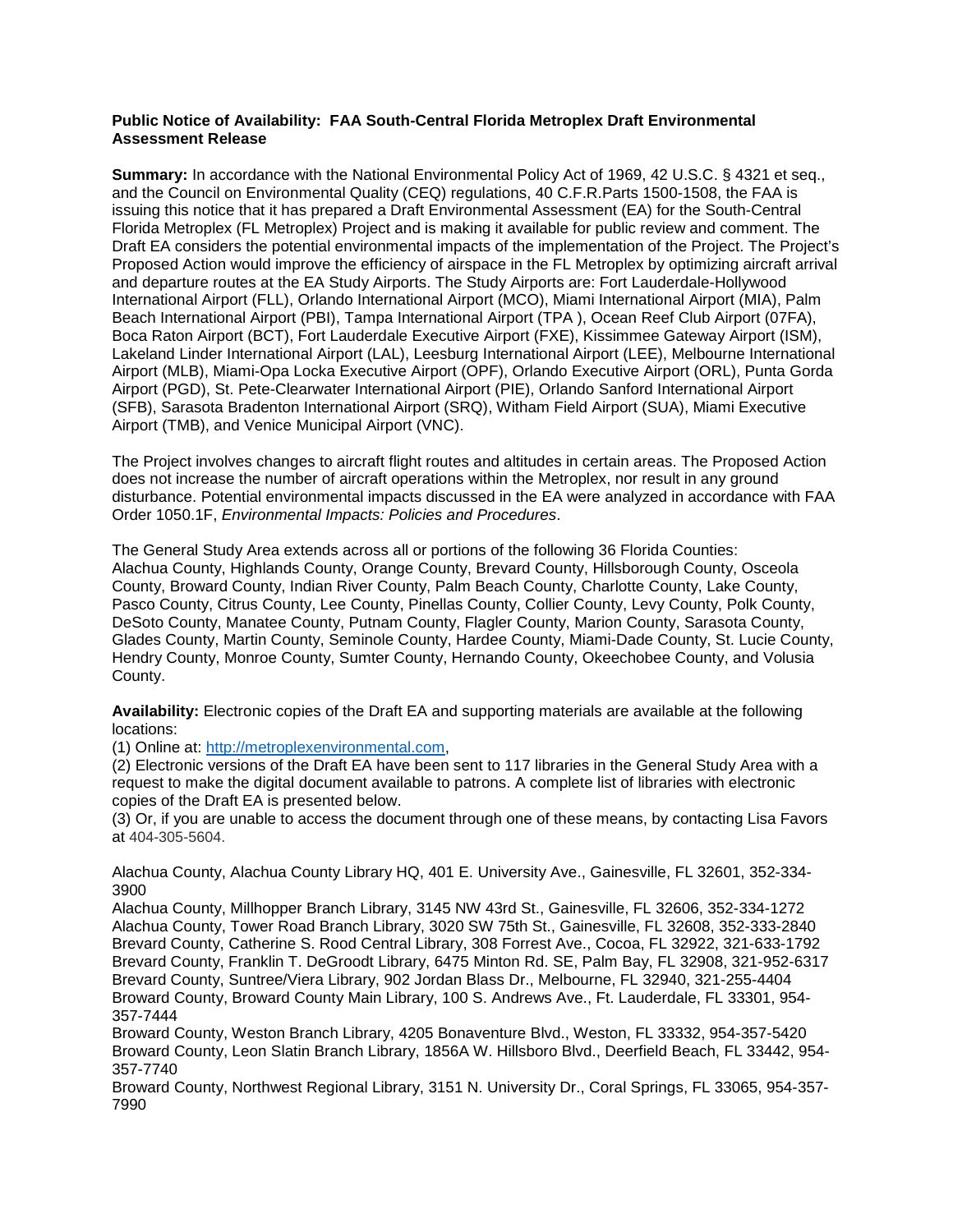Broward County, West Regional Library, 8601 W. Broward Blvd., Plantation, FL 33324, 954-765-1560 Charlotte County, Englewood Charlotte Library, 3450 North Access Rd., Englewood, FL 34224, 941-681- 3736 Charlotte County, Mid-County Regional Library, 2050 Forrest Nelson Blvd., Port Charlotte, FL 33952, 941-613-3160 Charlotte County, Punta Gorda Charlotte Library, 401 Shreve St., Punta Gorda, FL 33950, 941-833-5460 Citrus County, Coastal Region Library, 8619 W. Crystal St., Crystal River, FL 34428, 352-795-3716 Citrus County, Homosassa Public Library, 4100 S. Grandmarch Ave., Homosassa, FL 34446, 352-628- 5626 Citrus County, Lakes Region Library, 1511 Druid Rd., Inverness, FL 34452, 352-726-2357 Collier County, East Naples Branch Library, 8787 Tamiami Trail E., Naples, FL 34113, 239-252-7140 Collier County, Everglades City Branch Library, 102 Copeland Ave. N, Everglades City, FL 34139, 239- 695-2511 Collier County, Immokalee Branch Library, 417 N. 1st St., Immokalee, FL 34142, 239-252-7073 DeSoto County, DeSoto County Library, 125 N. Hillsborough Ave., Arcadia, FL 34266, 863-993-4851 Flagler County, Main Palm Coast Library, 2500 Palm Coast Pkwy. NW, Palm Coast, FL 32137, 386-446- 6763 Flagler County, Bunnell Branch Library, 103 E. Moody Blvd., Bunnell, FL 32110, 386-437-7390 Glades County, Glades County Library, 201 Riverside Dr., Moore Haven, FL 33471, 863-946-0744 Hardee County, Hardee County Library, 315 N. 6th Ave., Wauchula, FL 33873, 863-773-6438 Hendry County, Clewiston Public Library, 120 W. Osceola Ave., Clewiston, FL 33440, 863-983-9194 Hendry County, Barron Library, 461 N. Main St., LaBelle, FL 33934, 863-675-0833 Hendry County, Florida B. Thomas Library, 1010 J Harlem Academy Ave., Clewiston, FL 33440, 863-902- 3322 Hernando County, Hernando County Main Library, 238 Howell Ave., Brooksville, FL 34601, 352-754-4043 Hernando County, Spring Hill Branch Library, 9220 Spring Hill Dr., Spring Hill, FL 34608, 352-754-4043 Hernando County, East Hernando Branch Library, 6457 Windmere Rd., Brooksville, FL 34602, 352-754- 4043 Highlands County, Lake Placid Memorial Library, 205 W. Interlake Blvd. #9643, Lake Placid, FL 33852, 863-699-3705 Highlands County, Avon Park Library, 100 N. Museum Ave., Avon Park, FL 33825, 863-452-3803 Highlands County, Sebring Public Library, 319 W. Center Ave., Sebring, FL 33870, 863-402-6716 Hillsborough County, Bloomingdale Regional Library, 1906 Bloomingdale Ave., Valrico, FL 33596-6204, 813-273-3652 Hillsborough County, Jan K. Platt Regional Library, 3910 S. Manhattan Ave., Tampa, FL 33611-1214, 813-273-3652 Hillsborough County, Jimmie B. Keel Regional Library, 2902 W. Bearss Ave., Tampa, FL 33618-1828, 813-273-3652 Hillsborough County, New Tampa Regional Library, 10001 Cross Creek Blvd., Tampa, FL 33647-2581, 813-273-3652 Hillsborough County, SouthShore Regional Library, 15816 Beth Shields Way, Ruskin, FL 33573-4903, 813-273-3652 Hillsborough County, Town 'N Country Regional Library, 7606 Paula Dr., Suite 120, Tampa, FL 33615- 4116, 813-273-3652 Indian River County, Indian River County Main Library, 1600 21st St., Vero Beach, FL 32960, 772-770- 5060 Indian River County, North Indian River County Library, 1001 Sebastian Blvd., Sebastian, FL 32958, 772- 589-1355 Lake County, Astor County Library, 54905 Alco Rd., Astor, FL 32101, 352-759-9913 Lake County, East Lake County Library, 31340 S. County Rd 437, Sorrento, FL 32776, 352-383-9980 Lake County, Cagan Crossings Community Library, 16729 Cagan Oaks, Clermont, FL 34714, 352-243- 1840 Lee County, Fort Myers Regional Library, 2450 First St., Fort Myers, FL 33901, 239-533-4400 Lee County, East County Regional Library, 881 Gunnery Rd. N, Lehigh Acres, FL 33971, 239-533-4400 Lee County, South County Regional Library, 21100 Three Oaks Pkwy., Estero, FL 33928, 239-533-4400 Levy County, Williston Public Library, 10 SE First St., Williston, FL 32696, 352-528-2313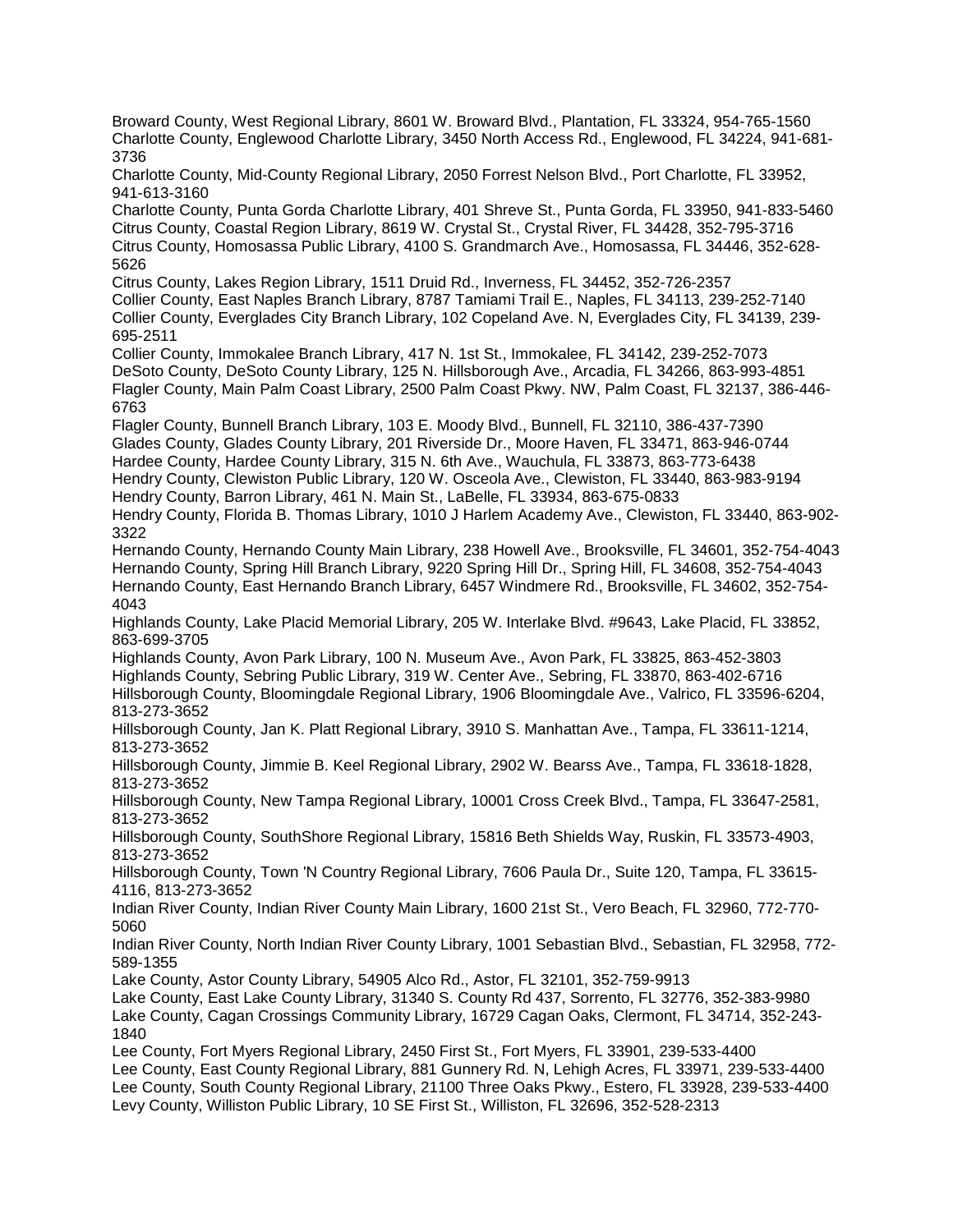Levy County, Luther Callaway Public Library, 104 NE 3rd St., Chiefland, FL 32626, 352-493-2758 Levy County, A.F. Knotts Public Library, 11 56th St., Yankeetown, FL 34498, 352-447-4212 Manatee County, Downtown Central Library, 1301 Barcarrota Blvd. W., Bradenton, FL 34205, 941-748- 5555

Manatee County, Braden River Library, 4915 53rd Ave. E, Bradenton, FL 34203, 941-727-6079 Marion County, Marion County Library HQ, 2720 E. Silver Springs Blvd., Ocala, FL 34470, 352-671-8551 Marion County, Dunnellon Public Library, 20351 Robinson Rd., Dunnellon, FL 34431, 352-438-2520 Marion County, Fort McCoy Public Library, 14660 NE Hwy. 315, Fort McCoy, FL 32134, 352-438-2560 Martin County, Elisabeth Lahti Library, 15200 SW Adams Ave., Indiantown, FL 34956, 772-597-4200 Martin County, Peter & Julie Cummings Library, 2551 SW Matheson Ave., Palm City, FL 34990, 772-288- 2551

Martin County, Hobe Sound Public Library, 10595 SE Federal Hwy., Hobe Sound, FL 33445, 772-546- 2257

Miami-Dade County, Miami-Dade Main Library, 101 W. Flagler St., Miami, FL 33130, 305-375-2665 Miami-Dade County, North Dade Regional Library, 2455 NW 183 St., Miami Gardens, FL 33056, 305- 625-6424

Miami-Dade County, West Kendall Regional Library, 10201 Hammocks Blvd. #159, Miami, FL 33196, 305-385-7135

Miami-Dade County, West Dade Regional Library, 9445 Coral Way, Miami, FL 33165, 305-553-1134 Miami-Dade County, South Dade Regional Library, 10750 SW 211 St., Cutler Bay, FL 33189, 305-233- 8140

Monroe County, Key West Public Library, 700 Fleming St., Key West, FL 33040, 305-292-3595 Monroe County, Key Largo Public Library, 101485 Overseas Hwy., Key Largo, FL 33036, 305-664-4645 Monroe County, Marathon Public Library, 3251 Overseas Hwy., Marathon, FL 33050, 305-743-5156 Okeechobee County, Okeechobee County Public Library, 206 SW 16th St., Okeechobee, FL 34974, 863- 763-3536

Orange County, Alafaya Branch Library, 12000 E. Colonial Dr., Orlando, FL 32826, 407-835-7323 Orange County, North Orange Branch Library, 1211 E. Semoran Blvd., Apopka, FL 32703, 407-835-7323 Orange County, Orlando Public Library, 101 E. Central Blvd., Orlando, FL 32801, 407-835-7323 Orange County, South Creek Branch Library, 1702 Deerfield Blvd., Orlando, FL 32837, 407-832-7323 Orange County, West Oaks Branch Library, 1821 E. Silver Star Rd., Ocoee, FL 34761, 407-835-7323 Osceola County, West Osceola Branch Library, 301 Campus St., Celebration, FL 34747, n/a Osceola County, Poinciana Branch Library, 101 N. Doverplum Ave., Kissimmee, FL 34758, n/a Osceola County, Kenansville Branch Library, 1154 S. Canoe Creek Rd., Kenansville, FL 34739, n/a Palm Beach County, Palm Beach County Main Library, 3650 Summit Blvd., W. Palm Beach, FL 33406, 561-233-2600

Palm Beach County, Belle Glade Branch Library, 725 NW 4th St., Belle Glade, FL 33430, 561-996-3453 Palm Beach County, Acreage Branch Library, 15801 Orange Blvd., Loxahatchee, FL 33470, 561-681- 4100

Palm Beach County, West Boynton Branch Library, 9451 Jog Rd., Boynton Beach, FL 33437, 561-734- 5556

Palm Beach County, Okeechobee Blvd. Branch Library, 5689 Okeechobee Rd., W. Palm Beach, FL 33417, 561-233-1880

Pasco County, Hudson Regional Library, 8012 Library Rd., Hudson, FL 34667, 727-861-3040 Pasco County, Land O'Lakes Branch Library, 2818 Collier Pkwy., Land O'Lakes, FL 34639, 813-929-1214 Pasco County, South Holiday Branch Library, 4649 Mile Stretch Dr., Holiday, FL 34690, 727-834-3331 Pinellas County, Palm Harbor Library, 2330 Nebraska Ave., Palm Harbor, FL 34683, 727-784-3332 Pinellas County, Clearwater Main Library, 100 N. Osceola Ave., Clearwater, FL 33755, 727-562-4970 Pinellas County, Barbara S. Ponce Public Library, 7770 52nd St. N., Pinellas Park, FL 33781, 727-369- 0669

Pinellas County, St. Petersburg Main Library, 3745 9th Ave., St. Petersburg, FL 33713, 727-893-7724 Polk County, Lakeland Public Library, 100 Lake Morton Dr., Lakeland, FL 33801, 863-834-4280 Polk County, Winter Haven Public Library, 325 Avenue A NW, Winter Haven, FL 33881, 863-291-5880

Polk County, Dundee Public Library, 202 E. Main St., Dundee, FL 33838, 863-439-9426

Polk County, Lake Wales Public Library, 290 Cypress Garden Lane, Lake Wales, FL 33853, 863-678- 4004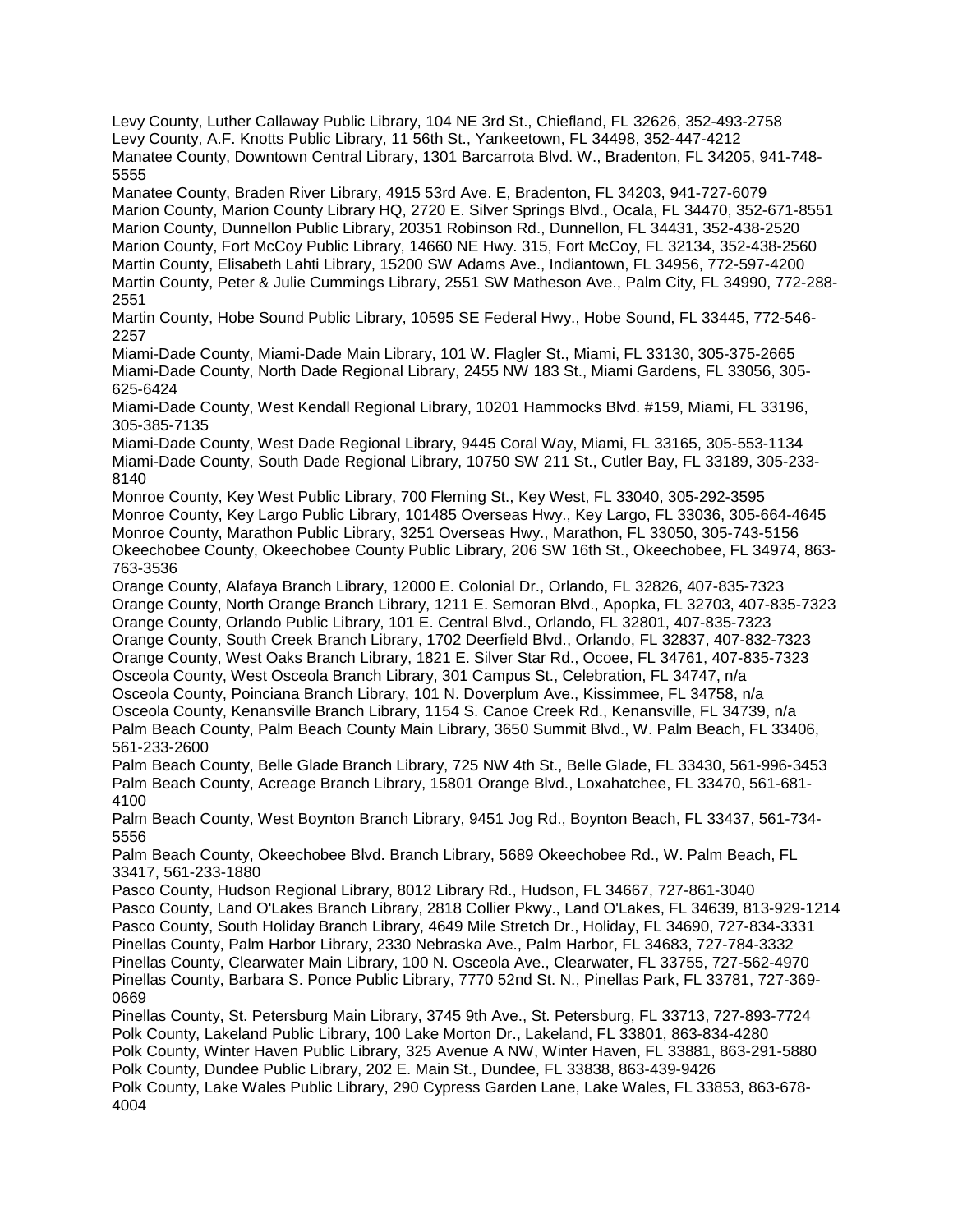Polk County, Fort Meade Public Library, 75 E. Broadway St., Fort Meade, FL 33841, 863-285-8287 Putnam County, Putnam County HQ Library, 601 College Rd., Palatka, FL 32177, 386-329-0126 Putnam County, Bostwick Public Library, 125 Tillman St. Bldg. 2, Bostwick, FL 32007, 386-326-2750 Putnam County, Crescent City Public Library, 610 North Summit St., Crescent, FL 32112, 386-698-2600 Putnam County, Interlachen Public Library, 133 N. County Road 315, Interlachen, FL 32148, 386-684- 1600

Putnam County, Melrose Public Library, 312 Wynnwood Ave., Melrose, FL 32666, 352-475-1237 Sarasota County, Betty J. Johnson Public Library, 2801 Newtown Blvd., Sarasota, FL 34234, 941-861- 1360

Sarasota County, Elsie Quirk Public Library, 100 W. Dearborn St., Englewood, FL 34223, 941-861-1200 Sarasota County, W. H. Jervey Jr. Public Library, 300 Nokomis Ave. S, Venice, FL 34285, 941-861-1330 Sarasota County, Osprey Public Library, 337 N. Tamiami Trail, Osprey, FL 34229, 941-918-4037 Seminole County, Jean Rhein Central Library, 215 N. Oxford Rd., Casselberry, FL 32707, 407-665-1500 Seminole County, Seminole County Library East Branch, 310 Division St., Oviedo, FL 32765, 407-665- 1560

Seminole County, Seminole County Library North Branch, 150 N. Palmetto Ave., Sanford, FL 32771, 407- 665-1620

St. Lucie County, Susan B. Kilmer Library, 101 Melody Ln., Fort Pierce, FL 34950, 772-462-1615

St. Lucie County, Paula A. Lewis Library, 2950 SW Rosser Blvd., Port St. Lucie, FL 34953, 772-871-5470 St. Lucie County, Morningside Branch Library, 2410 SE Morningside Blvd., Port St. Lucie, FL 34952, 772- 337-5632

Sumter County, Bushnell Public Library, 402 N. Florida St., Bushnell, FL 33513, 352-689-4567 Sumter County, Panasoffkee Community Library, 1500 County Road 459, Lake Panasoffkee, FL 33538, 352-689-4567

Sumter County, Villages Public Library at Belvedere, 325 Belvedere Blvd., The Villages, FL 32162, 352- 689-4567

Volusia County, Daytona Beach Regional Library, 105 E. Magnolia Ave., Daytona Beach, FL 32114, 386- 257-6036

Volusia County, Deltona Regional Library, 2150 Eustace Ave., Deltona, FL 32725, 386-789-7207 Volusia County, Port Orange Regional Library, 1005 City Center Circle, Port Orange, FL 32129, 386-322- 5152

Volusia County, Oak Hill Public Library, 125 E. Halifax Ave., Oak Hill, FL 32759, 386-345-5510 Volusia County, Pierson Public Library, 115 N. Volusia Ave., Pierson, FL 32180, 386-749-6930 Volusia County, DeLand Regional Library, 130 E. Howry Ave., DeLand, FL 32724, 386-822-6430

**Public Workshops:** The FAA invites the public to attend informational virtual workshops for the Draft EA at the times and locations listed below. Representatives from the FAA will be available virtually to answer questions about the South-Central Florida Metroplex Project. All times listed below are Eastern time zone.

Please reference the following web address for all FAA led workshops: https://www.faa.gov/air\_traffic/community\_involvement/florida/

| Workshop 1 | Focused on the Palm Beach area of proposed procedures<br>June 3, 2020, at 6:00pm Eastern                |
|------------|---------------------------------------------------------------------------------------------------------|
|            | Duration - 2 hours minimum for presentation and FAA Q&A                                                 |
| Workshop 2 | Focused on the Tampa/St. Pete-Clearwater area of proposed procedures<br>June 4, 2020, at 6:00pm Eastern |
|            | Duration - 2 hours minimum for presentation and FAA Q&A                                                 |
| Workshop 3 | Focused on the Tampa/St. Pete-Clearwater area of proposed procedures<br>June 5, 2020, at noon Eastern   |
|            | Duration - 2 hours minimum for presentation and FAA Q&A                                                 |
| Workshop 4 | Focused on the Orlando area of proposed procedures                                                      |
|            | June 8, 2020, at 6:00pm Eastern<br>Duration - 2 hours minimum for presentation and FAA Q&A              |
|            |                                                                                                         |
| Workshop 5 | Focused on the Fort Lauderdale area of proposed procedures                                              |
|            | June 9, 2020, at noon Eastern                                                                           |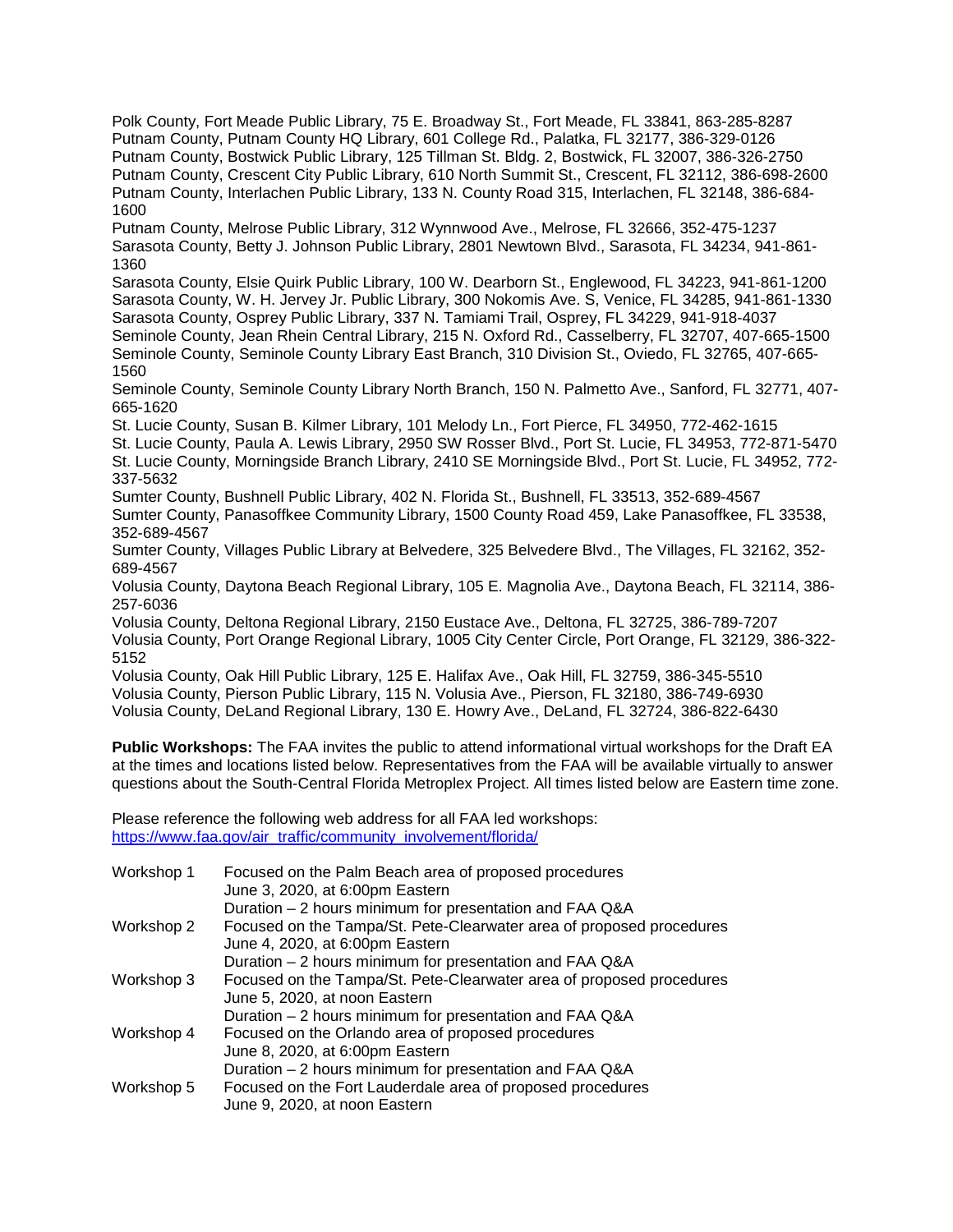|             | Duration – 2 hours minimum for presentation and FAA Q&A    |
|-------------|------------------------------------------------------------|
| Workshop 6  | Focused on the Miami area of proposed procedures           |
|             | June 9, 2020, at 4:00pm Eastern                            |
|             | Duration - 2 hours minimum for presentation and FAA Q&A    |
| Workshop 7  | Focused on the Fort Lauderdale area of proposed procedures |
|             | June 10, 2020, at 3:00pm Eastern                           |
|             | Duration - 2 hours minimum for presentation and FAA Q&A    |
| Workshop 8  | Focused on the Miami area of proposed procedures           |
|             | June 10, 2020, at 6:00pm Eastern                           |
|             | Duration - 2 hours minimum for presentation and FAA Q&A    |
| Workshop 9  | Focused on the Miami area of proposed procedures           |
|             | June 11, 2020, at noon Eastern                             |
|             | Duration – 2 hours minimum for presentation and FAA Q&A    |
| Workshop 10 | Focused on the Fort Lauderdale area of proposed procedures |
|             | June 11, 2020, at 6:00pm Eastern                           |
|             | Duration – 2 hours minimum for presentation and FAA Q&A    |
| Workshop 11 | Focused on the Palm Beach area of proposed procedures      |
|             | June 12, 2020, at noon Eastern                             |
|             | Duration – 2 hours minimum for presentation and FAA Q&A    |
| Workshop 12 | Focused on the Orlando area of proposed procedures         |
|             | June 12, 2020, at 3:00pm Eastern                           |
|             | Duration – 2 hours minimum for presentation and FAA Q&A    |

If you wish to provide comments, please provide them online, by email or by mail until July 10, 2020. This 60-day Public Comment period from May 11, 2020 and concluding July 10, 2020 is opened upon the public release of the documents to receive general comments on the text, exhibits, tables, and appendices, as well as comments related to Section 106 of the National Historic Preservation Act via the following:

**Comments:** The public comment period will commence on May 11, 2020 and run through midnight pacific on July 10, 2020. The FAA encourages interested parties to review the Draft EA, and provide written comments during the public comment period. Written comments will be accepted by the FAA through July 10, 2020. The public is invited to submit comments at the workshops, by mail, email, or via the FAA Community Involvement website listed below. The FAA encourages all interested parties to provide comments concerning the scope and content of the Draft EA. Comments should be as specific as possible and address the analysis of potential environmental impacts and the adequacy of the proposed action or merits of alternatives. Reviewers should organize their participation so that it is meaningful and makes the agency aware of the viewer's interests and concerns using quotations and other specific references to the text of the Draft EA and related documents. Matters that could have been raised with specificity during the comment period on the Draft EA may not be considered if they are raised for the first time later in the decision process. This commenting procedure is intended to ensure that substantive comments and concerns are made available to the FAA in a timely manner so that the FAA has an opportunity to address them. Before including your address, phone number, e-mail address, or other personal identifying information in your comment, be advised that your entire comment—including your personal identifying information—may be made publicly available at any time. While you can ask us in your comment to withhold from public review your personal identifying information, we cannot guarantee that we will be able to do so.

## **Mail to:**

South-Central Florida Metroplex Draft EA Federal Aviation Administration Eastern Service Center – Operations Support Group 1701 Columbia Avenue College Park, GA 30337

#### **Email to:**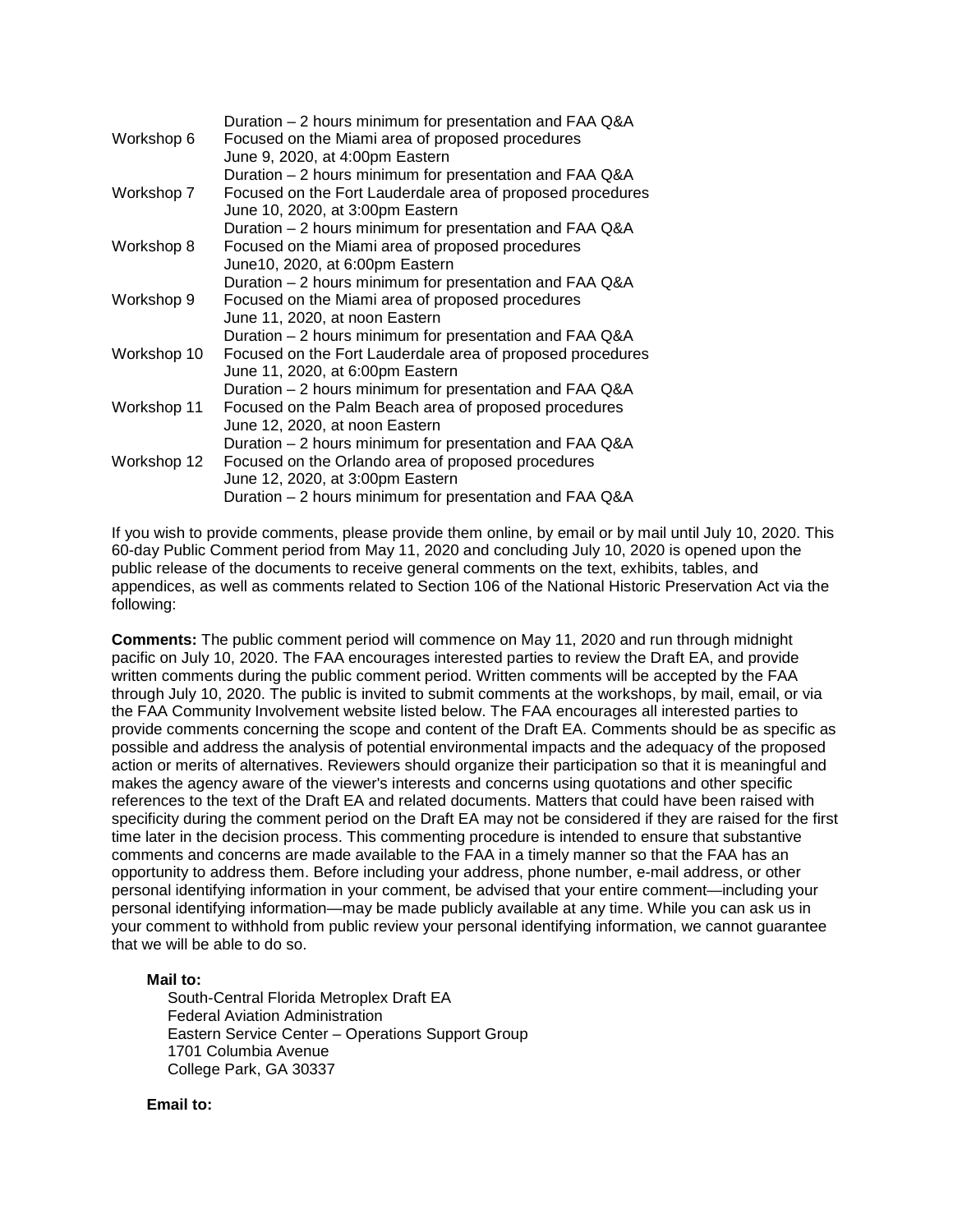9-AJO-MIA-FL-Metroplex-Comments@faa.gov 9-AJO-FLL-FL-Metroplex-Comments@faa.gov 9-AJO-PBI-FL-Metroplex-Comments@faa.gov 9-AJO-MCO-FL-Metroplex-Comments@faa.gov 9-AJO-TPA-FL-Metroplex-Comments@faa.gov 9-AJO-PIE-FL-Metroplex-Comments@faa.gov

**Web comment form available at:** https://www.faa.gov/air\_traffic/community\_involvement/florida/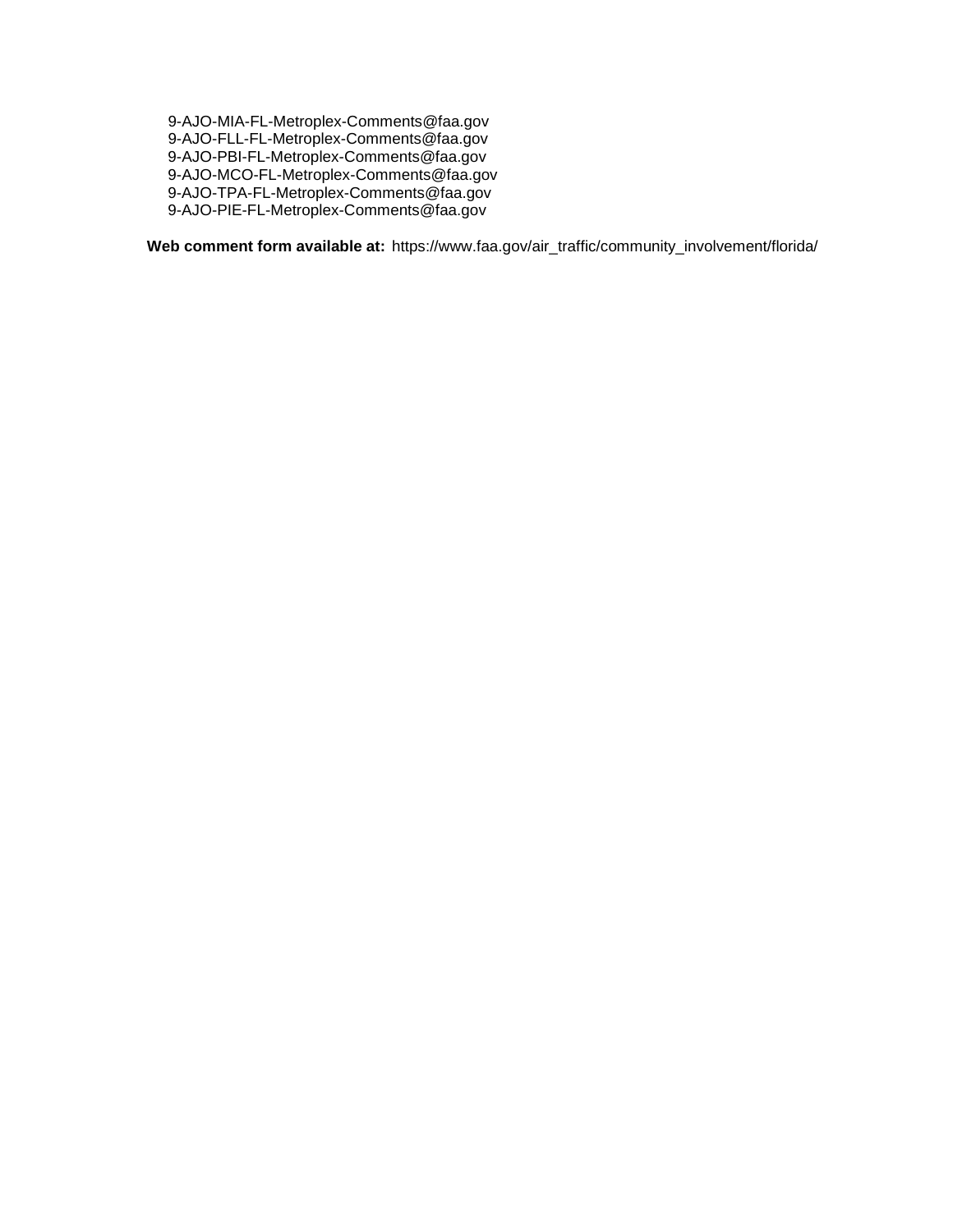## **Aviso Público de Disponibilidad: Lanzamiento de la Evaluación Ambiental Preliminar de South-Central Florida Metroplex de la FAA**

**Resumen:** De acuerdo con la Ley Nacional de Política Ambiental de 1969, 42 U.S.C. § 4321 et seq., y los reglamentos del Consejo de Calidad Ambiental (CEQ), 40 C.F.R. Parts 1500-1508, la FAA está emitiendo este aviso que ha preparado una Evaluación Ambiental (EA) Preliminar para el Proyecto South-Central Florida Metroplex (FL Metroplex) y lo está poniendo a disposición para la revisión y crítica pública. La EA Preliminar considera los potenciales impactos ambientales de la implementación del Proyecto. La Acción Propuesta del Proyecto mejoraría la eficiencia del espacio aéreo en el FL Metroplex al optimizar las rutas de llegada y salida de aeronaves en los Aeropuertos de Estudio de la EA. Los Aeropuertos de Estudio son: Fort Lauderdale-Hollywood International Airport (FLL), Orlando International Airport (MCO), Miami International Airport (MIA), Palm Beach International Airport (PBI), Tampa International Airport (TPA ), Ocean Reef Club Airport (07FA), Boca Raton Airport (BCT), Fort Lauderdale Executive Airport (FXE), Kissimmee Gateway Airport (ISM), Lakeland Linder International Airport (LAL), Leesburg International Airport (LEE), Melbourne International Airport (MLB), Miami-Opa Locka Executive Airport (OPF), Orlando Executive Airport (ORL), Punta Gorda Airport (PGD), St. Pete-Clearwater International Airport (PIE), Orlando Sanford International Airport (SFB), Sarasota Bradenton International Airport (SRQ), Witham Field Airport (SUA), Miami Executive Airport (TMB), y Venice Municipal Airport (VNC).

El Proyecto involucra cambios en las rutas y altitudes de vuelo de aeronaves en ciertas áreas. La Acción Propuesta no aumenta el número de operaciones de aeronaves dentro del Metroplex, ni da como resultado ninguna perturbación en el suelo. Los potenciales impactos ambientales discutidos en la EA se analizaron de acuerdo con la Orden 1050.1F de la FAA, *Environmental Impacts: Policies and Procedures.*

El Área de Estudio General se extiende por todos o partes de los siguientes 36 Condados de Florida: Alachua County, Highlands County, Orange County, Brevard County, Hillsborough County, Osceola County, Broward County, Indian River County, Palm Beach County, Charlotte County, Lake County, Pasco County, Citrus County, Lee County, Pinellas County, Collier County, Levy County, Polk County, DeSoto County, Manatee County, Putnam County, Flagler County, Marion County, Sarasota County, Glades County, Martin County, Seminole County, Hardee County, Miami-Dade County, St. Lucie County, Hendry County, Monroe County, Sumter County, Hernando County, Okeechobee County, y Volusia County.

**Disponibilidad:** Copias electrónicas de la EA Preliminar y materiales de apoyo están disponibles en los siguientes lugares:

(1) En línea en: http://metroplexenvironmental.com,

(2) Versiones electrónicas de la EA Preliminar han sido enviadas a 117 bibliotecas en el Área de Estudio General con una solicitud para que el documento digital esté disponible para los usuarios. Una lista completa de bibliotecas con copias electrónicas de la EA Preliminar se presenta a continuación. (3) O, si no puede acceder al documento a través de uno de estos medios, comuníquese con Lisa Favors al 404-305-5604.

Alachua County, Alachua County Library HQ, 401 E. University Ave., Gainesville, FL 32601, 352-334- 3900

Alachua County, Millhopper Branch Library, 3145 NW 43rd St., Gainesville, FL 32606, 352-334-1272 Alachua County, Tower Road Branch Library, 3020 SW 75th St., Gainesville, FL 32608, 352-333-2840 Brevard County, Catherine S. Rood Central Library, 308 Forrest Ave., Cocoa, FL 32922, 321-633-1792 Brevard County, Franklin T. DeGroodt Library, 6475 Minton Rd. SE, Palm Bay, FL 32908, 321-952-6317 Brevard County, Suntree/Viera Library, 902 Jordan Blass Dr., Melbourne, FL 32940, 321-255-4404 Broward County, Broward County Main Library, 100 S. Andrews Ave., Ft. Lauderdale, FL 33301, 954- 357-7444

Broward County, Weston Branch Library, 4205 Bonaventure Blvd., Weston, FL 33332, 954-357-5420 Broward County, Leon Slatin Branch Library, 1856A W. Hillsboro Blvd., Deerfield Beach, FL 33442, 954- 357-7740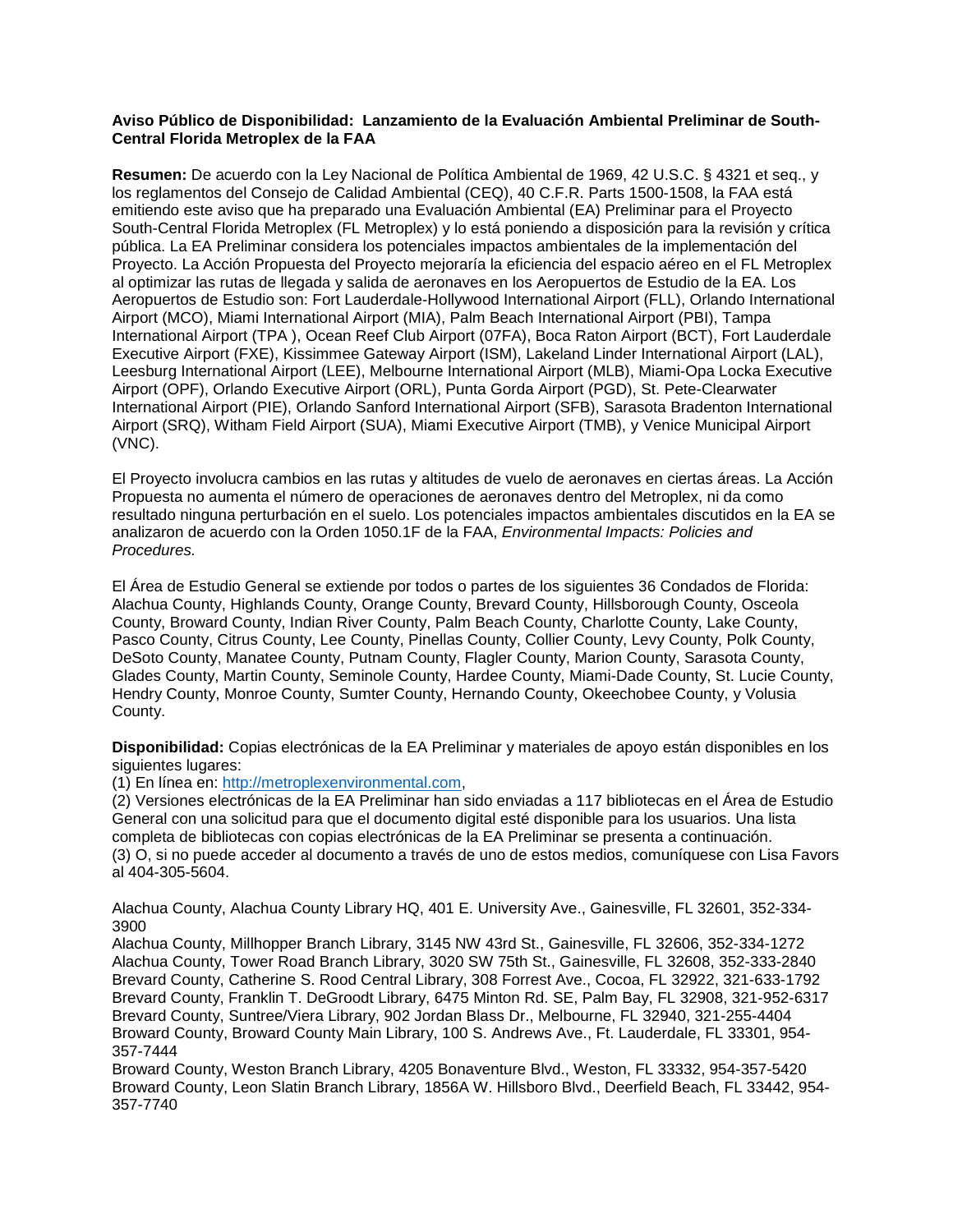Broward County, Northwest Regional Library, 3151 N. University Dr., Coral Springs, FL 33065, 954-357- 7990 Broward County, West Regional Library, 8601 W. Broward Blvd., Plantation, FL 33324, 954-765-1560 Charlotte County, Englewood Charlotte Library, 3450 North Access Rd., Englewood, FL 34224, 941-681- 3736 Charlotte County, Mid-County Regional Library, 2050 Forrest Nelson Blvd., Port Charlotte, FL 33952, 941-613-3160 Charlotte County, Punta Gorda Charlotte Library, 401 Shreve St., Punta Gorda, FL 33950, 941-833-5460 Citrus County, Coastal Region Library, 8619 W. Crystal St., Crystal River, FL 34428, 352-795-3716 Citrus County, Homosassa Public Library, 4100 S. Grandmarch Ave., Homosassa, FL 34446, 352-628- 5626 Citrus County, Lakes Region Library, 1511 Druid Rd., Inverness, FL 34452, 352-726-2357 Collier County, East Naples Branch Library, 8787 Tamiami Trail E., Naples, FL 34113, 239-252-7140 Collier County, Everglades City Branch Library, 102 Copeland Ave. N, Everglades City, FL 34139, 239- 695-2511 Collier County, Immokalee Branch Library, 417 N. 1st St., Immokalee, FL 34142, 239-252-7073 DeSoto County, DeSoto County Library, 125 N. Hillsborough Ave., Arcadia, FL 34266, 863-993-4851 Flagler County, Main Palm Coast Library, 2500 Palm Coast Pkwy. NW, Palm Coast, FL 32137, 386-446- 6763 Flagler County, Bunnell Branch Library, 103 E. Moody Blvd., Bunnell, FL 32110, 386-437-7390 Glades County, Glades County Library, 201 Riverside Dr., Moore Haven, FL 33471, 863-946-0744 Hardee County, Hardee County Library, 315 N. 6th Ave., Wauchula, FL 33873, 863-773-6438 Hendry County, Clewiston Public Library, 120 W. Osceola Ave., Clewiston, FL 33440, 863-983-9194 Hendry County, Barron Library, 461 N. Main St., LaBelle, FL 33934, 863-675-0833 Hendry County, Florida B. Thomas Library, 1010 J Harlem Academy Ave., Clewiston, FL 33440, 863-902- 3322 Hernando County, Hernando County Main Library, 238 Howell Ave., Brooksville, FL 34601, 352-754-4043 Hernando County, Spring Hill Branch Library, 9220 Spring Hill Dr., Spring Hill, FL 34608, 352-754-4043 Hernando County, East Hernando Branch Library, 6457 Windmere Rd., Brooksville, FL 34602, 352-754- 4043 Highlands County, Lake Placid Memorial Library, 205 W. Interlake Blvd. #9643, Lake Placid, FL 33852, 863-699-3705 Highlands County, Avon Park Library, 100 N. Museum Ave., Avon Park, FL 33825, 863-452-3803 Highlands County, Sebring Public Library, 319 W. Center Ave., Sebring, FL 33870, 863-402-6716 Hillsborough County, Bloomingdale Regional Library, 1906 Bloomingdale Ave., Valrico, FL 33596-6204, 813-273-3652 Hillsborough County, Jan K. Platt Regional Library, 3910 S. Manhattan Ave., Tampa, FL 33611-1214, 813-273-3652 Hillsborough County, Jimmie B. Keel Regional Library, 2902 W. Bearss Ave., Tampa, FL 33618-1828, 813-273-3652 Hillsborough County, New Tampa Regional Library, 10001 Cross Creek Blvd., Tampa, FL 33647-2581, 813-273-3652 Hillsborough County, SouthShore Regional Library, 15816 Beth Shields Way, Ruskin, FL 33573-4903, 813-273-3652 Hillsborough County, Town 'N Country Regional Library, 7606 Paula Dr., Suite 120, Tampa, FL 33615- 4116, 813-273-3652 Indian River County, Indian River County Main Library, 1600 21st St., Vero Beach, FL 32960, 772-770- 5060 Indian River County, North Indian River County Library, 1001 Sebastian Blvd., Sebastian, FL 32958, 772- 589-1355 Lake County, Astor County Library, 54905 Alco Rd., Astor, FL 32101, 352-759-9913 Lake County, East Lake County Library, 31340 S. County Rd 437, Sorrento, FL 32776, 352-383-9980 Lake County, Cagan Crossings Community Library, 16729 Cagan Oaks, Clermont, FL 34714, 352-243- 1840 Lee County, Fort Myers Regional Library, 2450 First St., Fort Myers, FL 33901, 239-533-4400 Lee County, East County Regional Library, 881 Gunnery Rd. N, Lehigh Acres, FL 33971, 239-533-4400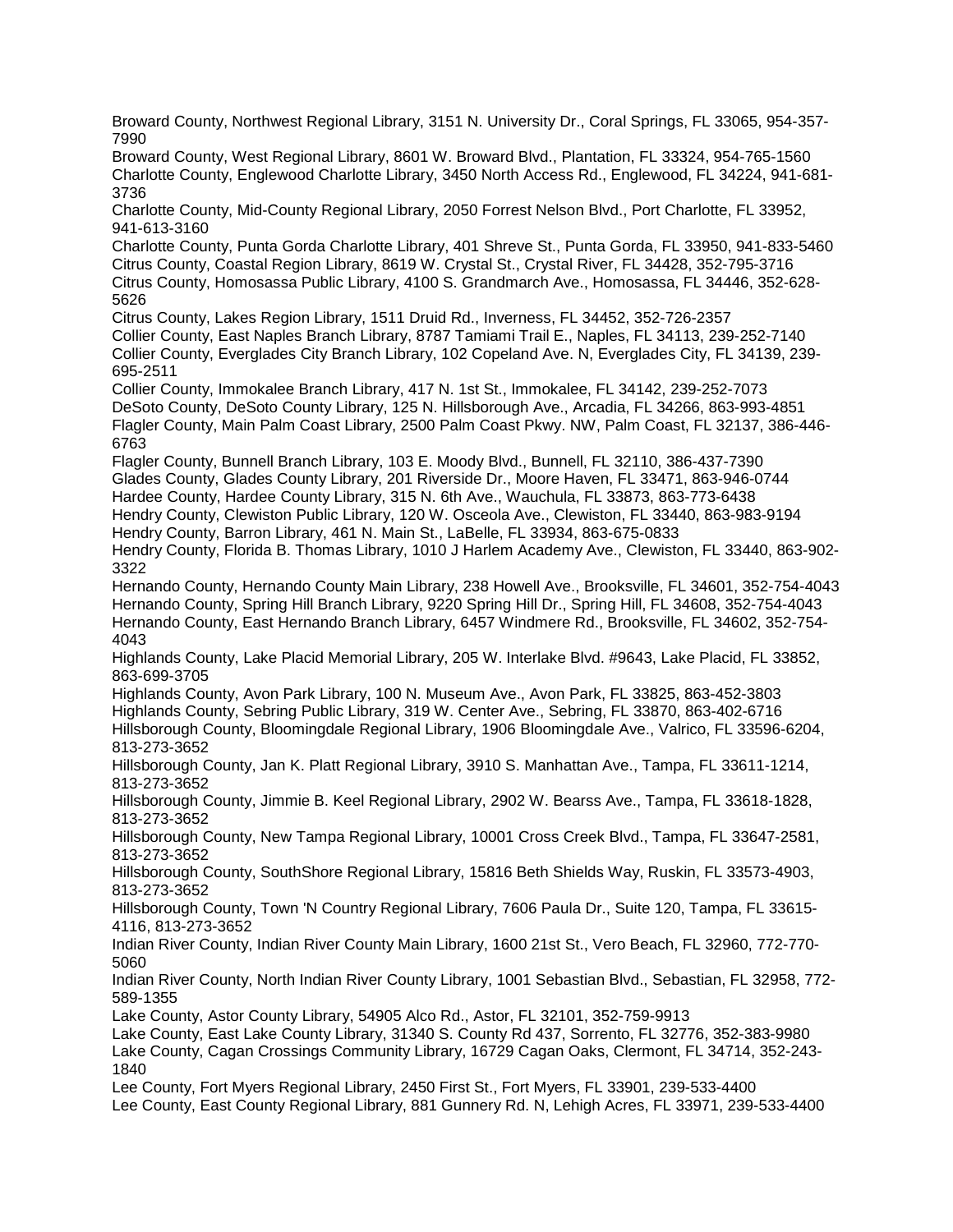Lee County, South County Regional Library, 21100 Three Oaks Pkwy., Estero, FL 33928, 239-533-4400 Levy County, Williston Public Library, 10 SE First St., Williston, FL 32696, 352-528-2313 Levy County, Luther Callaway Public Library, 104 NE 3rd St., Chiefland, FL 32626, 352-493-2758 Levy County, A.F. Knotts Public Library, 11 56th St., Yankeetown, FL 34498, 352-447-4212 Manatee County, Downtown Central Library, 1301 Barcarrota Blvd. W., Bradenton, FL 34205, 941-748- 5555

Manatee County, Braden River Library, 4915 53rd Ave. E, Bradenton, FL 34203, 941-727-6079 Marion County, Marion County Library HQ, 2720 E. Silver Springs Blvd., Ocala, FL 34470, 352-671-8551 Marion County, Dunnellon Public Library, 20351 Robinson Rd., Dunnellon, FL 34431, 352-438-2520 Marion County, Fort McCoy Public Library, 14660 NE Hwy. 315, Fort McCoy, FL 32134, 352-438-2560 Martin County, Elisabeth Lahti Library, 15200 SW Adams Ave., Indiantown, FL 34956, 772-597-4200 Martin County, Peter & Julie Cummings Library, 2551 SW Matheson Ave., Palm City, FL 34990, 772-288- 2551

Martin County, Hobe Sound Public Library, 10595 SE Federal Hwy., Hobe Sound, FL 33445, 772-546- 2257

Miami-Dade County, Miami-Dade Main Library, 101 W. Flagler St., Miami, FL 33130, 305-375-2665 Miami-Dade County, North Dade Regional Library, 2455 NW 183 St., Miami Gardens, FL 33056, 305- 625-6424

Miami-Dade County, West Kendall Regional Library, 10201 Hammocks Blvd. #159, Miami, FL 33196, 305-385-7135

Miami-Dade County, West Dade Regional Library, 9445 Coral Way, Miami, FL 33165, 305-553-1134 Miami-Dade County, South Dade Regional Library, 10750 SW 211 St., Cutler Bay, FL 33189, 305-233- 8140

Monroe County, Key West Public Library, 700 Fleming St., Key West, FL 33040, 305-292-3595 Monroe County, Key Largo Public Library, 101485 Overseas Hwy., Key Largo, FL 33036, 305-664-4645 Monroe County, Marathon Public Library, 3251 Overseas Hwy., Marathon, FL 33050, 305-743-5156 Okeechobee County, Okeechobee County Public Library, 206 SW 16th St., Okeechobee, FL 34974, 863- 763-3536

Orange County, Alafaya Branch Library, 12000 E. Colonial Dr., Orlando, FL 32826, 407-835-7323 Orange County, North Orange Branch Library, 1211 E. Semoran Blvd., Apopka, FL 32703, 407-835-7323 Orange County, Orlando Public Library, 101 E. Central Blvd., Orlando, FL 32801, 407-835-7323 Orange County, South Creek Branch Library, 1702 Deerfield Blvd., Orlando, FL 32837, 407-832-7323 Orange County, West Oaks Branch Library, 1821 E. Silver Star Rd., Ocoee, FL 34761, 407-835-7323 Osceola County, West Osceola Branch Library, 301 Campus St., Celebration, FL 34747, n/a Osceola County, Poinciana Branch Library, 101 N. Doverplum Ave., Kissimmee, FL 34758, n/a Osceola County, Kenansville Branch Library, 1154 S. Canoe Creek Rd., Kenansville, FL 34739, n/a Palm Beach County, Palm Beach County Main Library, 3650 Summit Blvd., W. Palm Beach, FL 33406, 561-233-2600

Palm Beach County, Belle Glade Branch Library, 725 NW 4th St., Belle Glade, FL 33430, 561-996-3453 Palm Beach County, Acreage Branch Library, 15801 Orange Blvd., Loxahatchee, FL 33470, 561-681- 4100

Palm Beach County, West Boynton Branch Library, 9451 Jog Rd., Boynton Beach, FL 33437, 561-734- 5556

Palm Beach County, Okeechobee Blvd. Branch Library, 5689 Okeechobee Rd., W. Palm Beach, FL 33417, 561-233-1880

Pasco County, Hudson Regional Library, 8012 Library Rd., Hudson, FL 34667, 727-861-3040 Pasco County, Land O'Lakes Branch Library, 2818 Collier Pkwy., Land O'Lakes, FL 34639, 813-929-1214 Pasco County, South Holiday Branch Library, 4649 Mile Stretch Dr., Holiday, FL 34690, 727-834-3331 Pinellas County, Palm Harbor Library, 2330 Nebraska Ave., Palm Harbor, FL 34683, 727-784-3332 Pinellas County, Clearwater Main Library, 100 N. Osceola Ave., Clearwater, FL 33755, 727-562-4970 Pinellas County, Barbara S. Ponce Public Library, 7770 52nd St. N., Pinellas Park, FL 33781, 727-369- 0669

Pinellas County, St. Petersburg Main Library, 3745 9th Ave., St. Petersburg, FL 33713, 727-893-7724 Polk County, Lakeland Public Library, 100 Lake Morton Dr., Lakeland, FL 33801, 863-834-4280 Polk County, Winter Haven Public Library, 325 Avenue A NW, Winter Haven, FL 33881, 863-291-5880 Polk County, Dundee Public Library, 202 E. Main St., Dundee, FL 33838, 863-439-9426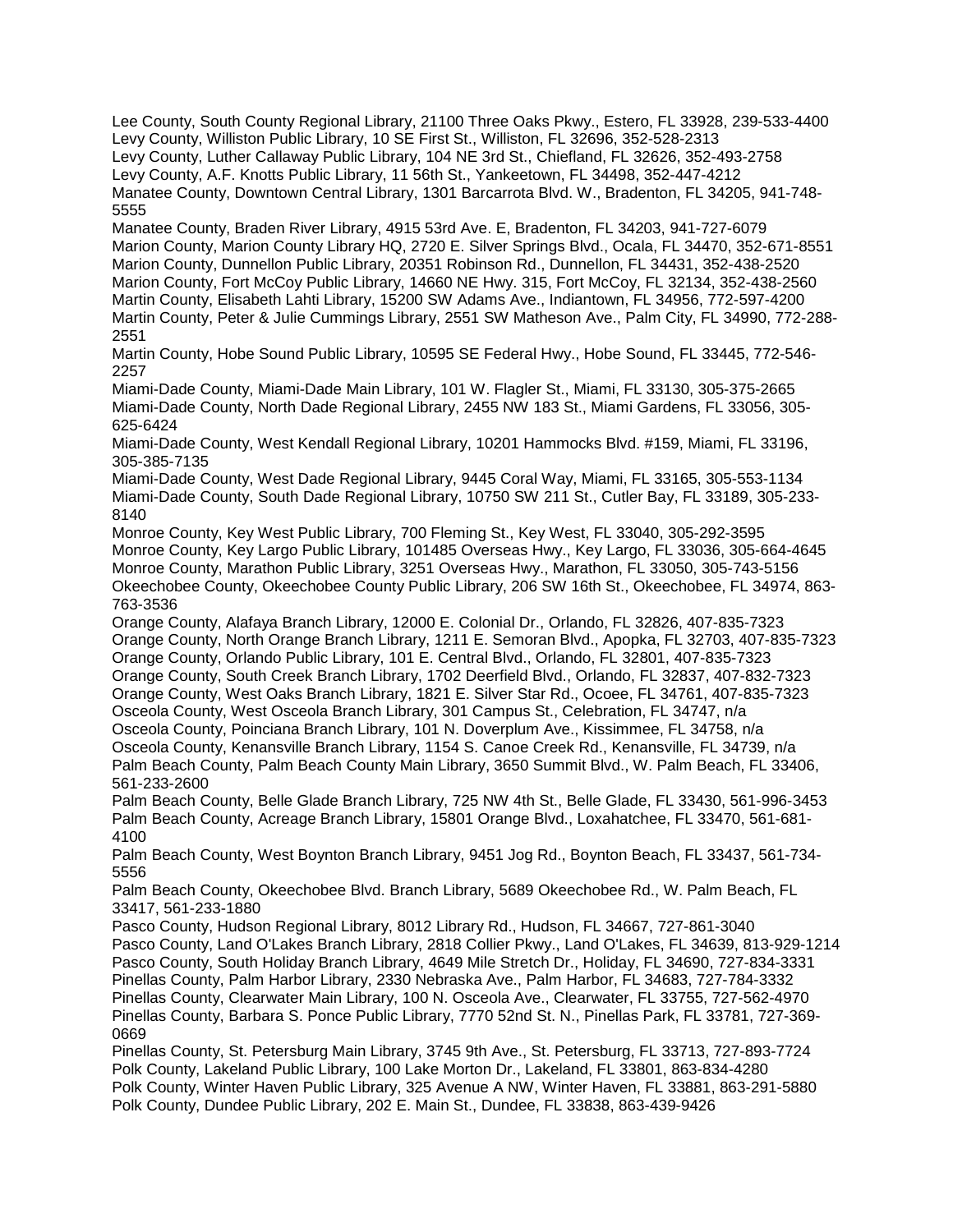Polk County, Lake Wales Public Library, 290 Cypress Garden Lane, Lake Wales, FL 33853, 863-678- 4004

Polk County, Fort Meade Public Library, 75 E. Broadway St., Fort Meade, FL 33841, 863-285-8287 Putnam County, Putnam County HQ Library, 601 College Rd., Palatka, FL 32177, 386-329-0126 Putnam County, Bostwick Public Library, 125 Tillman St. Bldg. 2, Bostwick, FL 32007, 386-326-2750 Putnam County, Crescent City Public Library, 610 North Summit St., Crescent, FL 32112, 386-698-2600 Putnam County, Interlachen Public Library, 133 N. County Road 315, Interlachen, FL 32148, 386-684- 1600

Putnam County, Melrose Public Library, 312 Wynnwood Ave., Melrose, FL 32666, 352-475-1237 Sarasota County, Betty J. Johnson Public Library, 2801 Newtown Blvd., Sarasota, FL 34234, 941-861- 1360

Sarasota County, Elsie Quirk Public Library, 100 W. Dearborn St., Englewood, FL 34223, 941-861-1200 Sarasota County, W. H. Jervey Jr. Public Library, 300 Nokomis Ave. S, Venice, FL 34285, 941-861-1330 Sarasota County, Osprey Public Library, 337 N. Tamiami Trail, Osprey, FL 34229, 941-918-4037 Seminole County, Jean Rhein Central Library, 215 N. Oxford Rd., Casselberry, FL 32707, 407-665-1500 Seminole County, Seminole County Library East Branch, 310 Division St., Oviedo, FL 32765, 407-665- 1560

Seminole County, Seminole County Library North Branch, 150 N. Palmetto Ave., Sanford, FL 32771, 407- 665-1620

St. Lucie County, Susan B. Kilmer Library, 101 Melody Ln., Fort Pierce, FL 34950, 772-462-1615

St. Lucie County, Paula A. Lewis Library, 2950 SW Rosser Blvd., Port St. Lucie, FL 34953, 772-871-5470 St. Lucie County, Morningside Branch Library, 2410 SE Morningside Blvd., Port St. Lucie, FL 34952, 772- 337-5632

Sumter County, Bushnell Public Library, 402 N. Florida St., Bushnell, FL 33513, 352-689-4567 Sumter County, Panasoffkee Community Library, 1500 County Road 459, Lake Panasoffkee, FL 33538, 352-689-4567

Sumter County, Villages Public Library at Belvedere, 325 Belvedere Blvd., The Villages, FL 32162, 352- 689-4567

Volusia County, Daytona Beach Regional Library, 105 E. Magnolia Ave., Daytona Beach, FL 32114, 386- 257-6036

Volusia County, Deltona Regional Library, 2150 Eustace Ave., Deltona, FL 32725, 386-789-7207 Volusia County, Port Orange Regional Library, 1005 City Center Circle, Port Orange, FL 32129, 386-322- 5152

Volusia County, Oak Hill Public Library, 125 E. Halifax Ave., Oak Hill, FL 32759, 386-345-5510 Volusia County, Pierson Public Library, 115 N. Volusia Ave., Pierson, FL 32180, 386-749-6930 Volusia County, DeLand Regional Library, 130 E. Howry Ave., DeLand, FL 32724, 386-822-6430

**Talleres Públicos:** La FAA invita al público a asistir a los talleres virtuales informativos para la EA Preliminar en los horarios y lugares que se presentan a continuación. Representantes de la FAA estarán disponibles virtualmente para responder preguntas sobre el Proyecto South-Central Florida Metroplex. Todos los horarios que figuran a continuación están en zona horaria del Este.

Por favor, consulte la siguiente dirección web para todos los talleres dirigidos por la FAA: https://www.faa.gov/air\_traffic/community\_involvement/florida/

| Taller 1 | Centrado en el área de procedimientos propuestos de Palm Beach<br>Junio 3, 2020, a las 6:00 pm, hora del Este |
|----------|---------------------------------------------------------------------------------------------------------------|
|          | Duración – 2 horas como mínimo para presentación y preguntas y respuestas de la FAA                           |
| Taller 2 | Centrado en el área de procedimientos propuestos de Tampa/St. Pete-Clearwater                                 |
|          | Junio 4, 2020, a las 6:00 pm, hora del Este                                                                   |
|          | Duración – 2 horas como mínimo para presentación y preguntas y respuestas de la FAA                           |
| Taller 3 | Centrado en el área de procedimientos propuestos de Tampa/St. Pete-Clearwater                                 |
|          | Junio 5, 2020, al mediodía, hora del Este                                                                     |
|          | Duración – 2 horas como mínimo para presentación y preguntas y respuestas de la FAA                           |
| Taller 4 | Centrado en el área de procedimientos propuestos de Orlando                                                   |
|          | Junio 8, 2020, a las 6:00 pm, hora del Este                                                                   |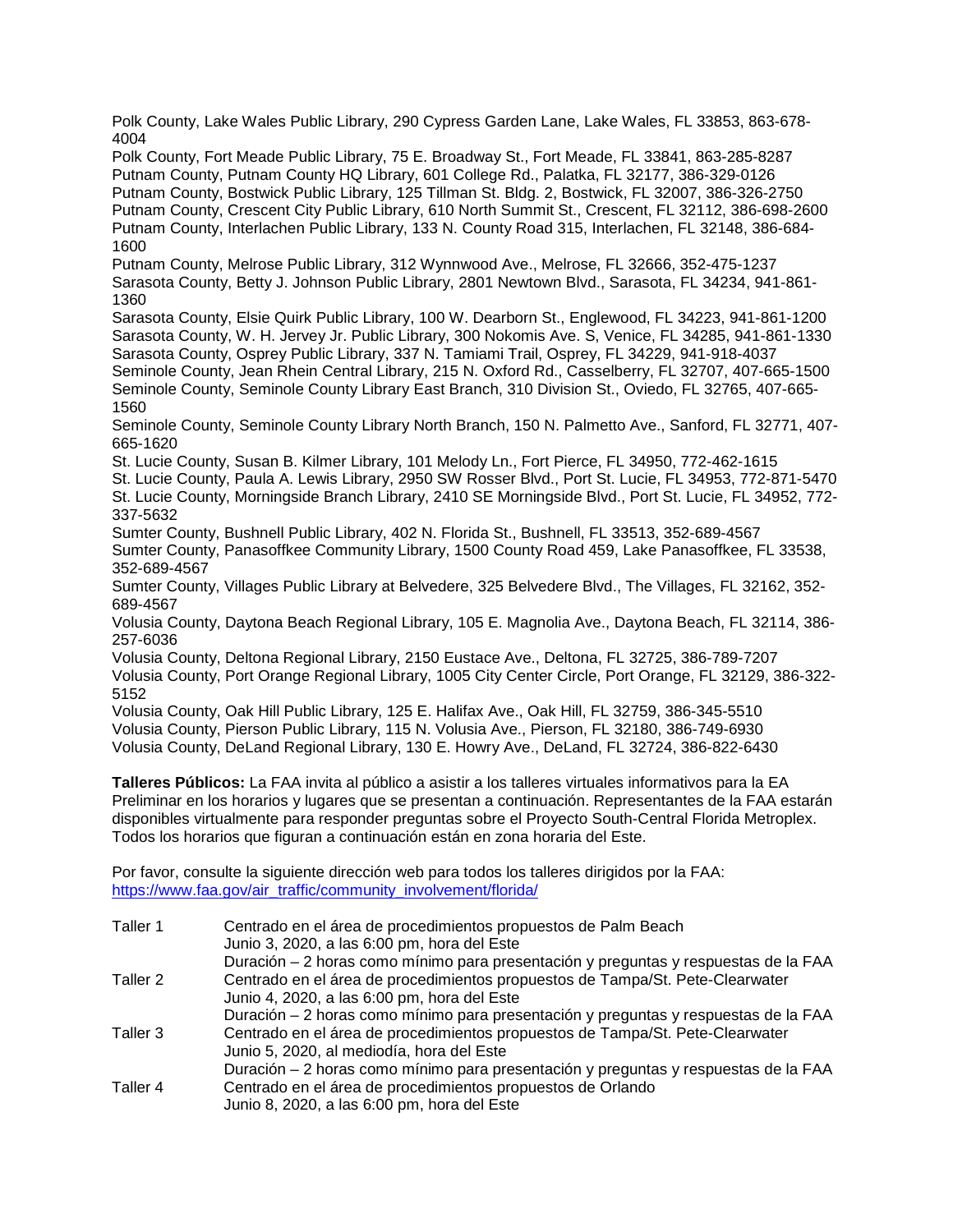|                     | Duración – 2 horas como mínimo para presentación y preguntas y respuestas de la FAA |
|---------------------|-------------------------------------------------------------------------------------|
| Taller 5            | Centrado en el área de procedimientos propuestos de Fort Lauderdale                 |
|                     | Junio 9, 2020, al mediodía, hora del Este                                           |
|                     | Duración – 2 horas como mínimo para presentación y preguntas y respuestas de la FAA |
| Taller <sub>6</sub> | Centrado en el área de procedimientos propuestos de Miami                           |
|                     | Junio 9, 2020, a las 4:00 pm, hora del Este                                         |
|                     | Duración – 2 horas como mínimo para presentación y preguntas y respuestas de la FAA |
| Taller <sub>7</sub> | Centrado en el área de procedimientos propuestos de Fort Lauderdale                 |
|                     | Junio 10, 2020, a las 3:00 pm, hora del Este                                        |
|                     | Duración – 2 horas como mínimo para presentación y preguntas y respuestas de la FAA |
| Taller <sub>8</sub> | Centrado en el área de procedimientos propuestos de Miami                           |
|                     | Junio 10, 2020, a las 6:00 pm, hora del Este                                        |
|                     | Duración – 2 horas como mínimo para presentación y preguntas y respuestas de la FAA |
| Taller 9            | Centrado en el área de procedimientos propuestos de Miami                           |
|                     | Junio 11, 2020, al mediodía, hora del Este                                          |
|                     | Duración – 2 horas como mínimo para presentación y preguntas y respuestas de la FAA |
| Taller 10           | Centrado en el área de procedimientos propuestos de Fort Lauderdale                 |
|                     | Junio 11, 2020, a las 6:00 pm, hora del Este                                        |
|                     | Duración - 2 horas como mínimo para presentación y preguntas y respuestas de la FAA |
| Taller 11           | Centrado en el área de procedimientos propuestos de Palm Beach                      |
|                     | Junio 12, 2020, al mediodía, hora del Este                                          |
|                     | Duración – 2 horas como mínimo para presentación y preguntas y respuestas de la FAA |
| Taller 12           | Centrado en el área de procedimientos propuestos de Orlando                         |
|                     | Junio 12, 2020, a las 3:00pm, hora del Este                                         |
|                     | Duración - 2 horas como mínimo para presentación y preguntas y respuestas de la FAA |

Si desea proporcionar comentarios, por favor proporciónelos en línea, por correo electrónico o por correo hasta el 10 de julio de 2020. Este periodo de comentarios públicos de 60 días se abrirá a partir del 11 de mayo de 2020 hasta el 10 de julio de 2020 una vez que se publiquen los documentos para recibir comentarios sobre los cambios en el texto, exhibiciones, tablas y apéndices, así como comentarios relacionados con la Sección 106 de la Ley Nacional para la Conservación Histórica.

**Comentarios:** El periodo de comentarios públicos comenzará el 11 de mayo de 2020 y se extenderá hasta la media noche, hora del Pacífico, del 10 de julio de 2020. La FAA anima a las partes interesadas a revisar la EA Preliminar y a proporcionar comentarios por escrito durante el periodo de comentarios públicos. Los comentarios por escrito serán aceptados por la FAA hasta el 10 de julio de 2020. Se invita al público a enviar comentarios en los talleres por correo, correo electrónico o a través del sitio web Community Involvement de la FAA que se detalla a continuación. La FAA anima a todas las partes interesadas a proporcionar comentarios sobre el alcance y el contenido de la EA Preliminar. Los comentarios deben ser lo más específicos posible y deben abordar el análisis de los potenciales impactos ambientales y la adecuación de la acción propuesta o de los méritos de las alternativas. Los asuntos que pudieron haberse planteado con especificidad durante el periodo de comentarios sobre la EA Preliminar pueden que no se consideren si se plantean por primera vez más adelante en el proceso de decisión. Este procedimiento de comentarios tiene como objetivo garantizar que los comentarios y las inquietudes sustantivas estén disponibles para la FAA de manera oportuna para que la FAA tenga la oportunidad de abordarlos. Antes de incluir su dirección, número de teléfono, dirección de correo electrónico u otra información de identificación personal en su comentario, tenga en cuenta que su comentario completo – incluida su información de identificación personal – puede estar disponible públicamente en cualquier momento. Si bien puede solicitarnos en su comentario que no se haga público su información de identificación personal, no podemos garantizar que podamos hacerlo. Los revisores deben organizar su participación utilizando citas y otras referencias específicas al texto de la EA Preliminar y a documentos relacionados a este para que sea significativa y para que la agencia conozca los intereses y preocupaciones del espectador.

#### **Enviar correo a:**

South-Central Florida Metroplex Draft EA